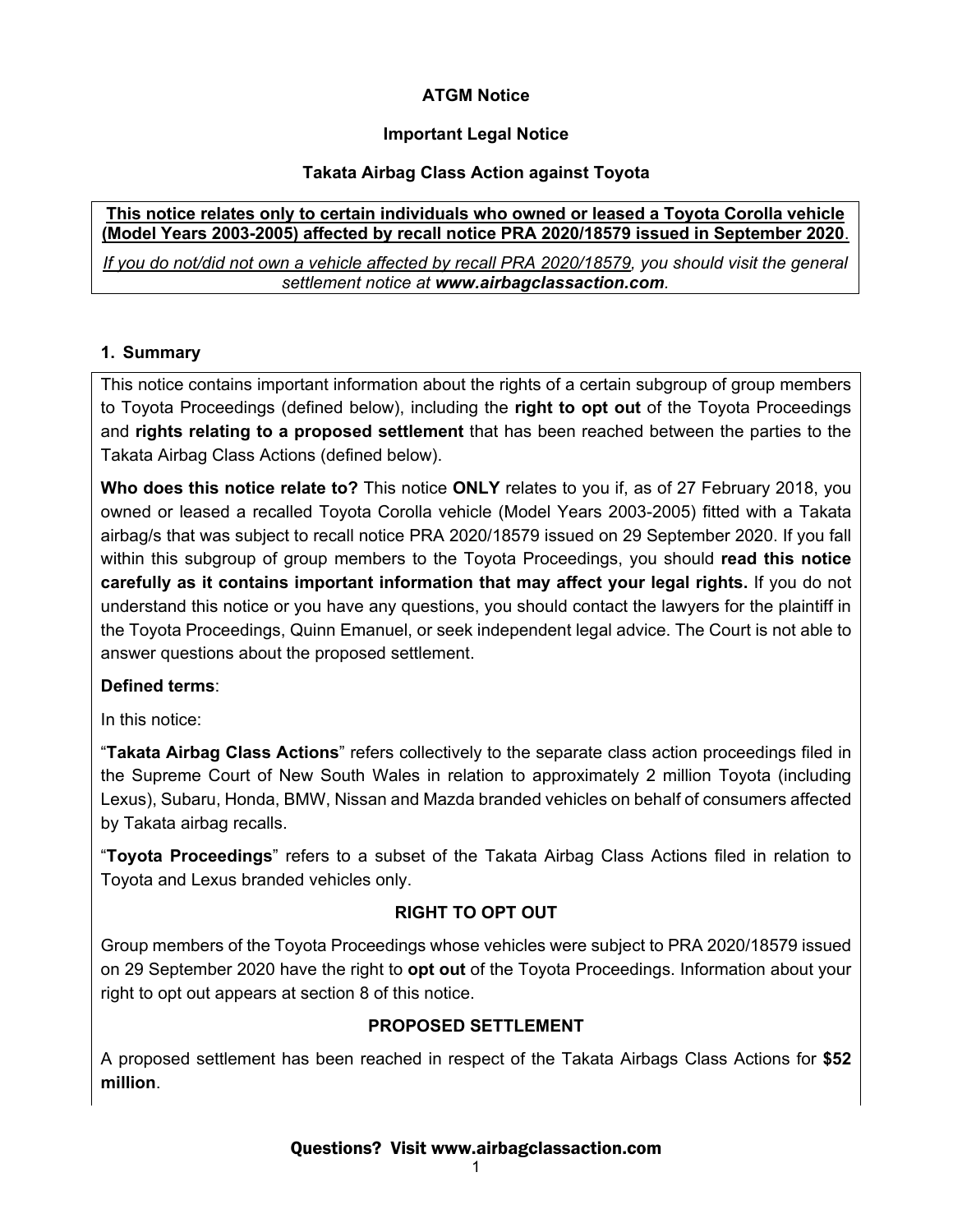The parties to the Takata Airbag Class Actions intend to shortly apply to the Court for approval of that settlement on behalf of the plaintiffs and group members (who have not exercised their right to opt out). If the Court approves the settlement, eligible group members will be entitled to receive a settlement payment from the approved settlement sum after deduction of legal fees, administration costs and litigation funder's remuneration.

# **WHAT GROUP MEMBERS NEED TO DO**

If you are a group member whose vehicles were subject to PRA 2020/18579 and want to:

(a) **opt out**, you must do so before **4:00pm AEDT on 18 February 2022**. Instructions about how to opt out appear at section 8 below.; or

(b) **claim a settlement payment,** you must **register before 4:00pm AEDT on 18 February 2022**. Instructions about how to register appear at section 7 below.

**If you fail to register before the deadline and the proposed settlement is approved, you will lose: (a) your right to receive a settlement payment and (b) any rights you may have in relation to the circumstances giving rise to the Toyota Proceedings.** 

# **CONTACT DETAILS**

You can contact Quinn Emanuel for further information at takata@quinnemanuel.com

# **2. What are the Toyota Proceedings about?**

In summary, the plaintiff alleges that, in importing, marketing and supplying certain Toyota and Lexus vehicles fitted with specific Takata airbag/s in Australia, the defendant:

- (a) failed to comply with the merchantable quality guarantee in the *Trade Practices Act 1974* (Cth) or acceptable quality guarantee in the Australian Consumer Law;
- (b) engaged in misleading or deceptive conduct; and
- (c) engaged in unconscionable conduct,

as a result of which the plaintiff says that group members suffered economic loss, including out of pocket expenses.

The defendant denies these allegations.

The key court documents filed in the Toyota Proceedings can be found here: https://www.supremecourt.justice.nsw.gov.au/Pages/sco2\_classaction/Toyota-Australia-Class-Action.aspx

# **3. Overview of proposed settlement**

Before the proposed settlement can take effect, it must be approved by the Supreme Court of New South Wales.

Under the proposed settlement and with no admissions as to liability, the defendants will pay \$52 million (**settlement sum**) to settle the Takata Airbag Class Actions inclusive of legal costs, expenses, disbursements, interest and any funding commission approved by the Court.

As part of the proposed settlement: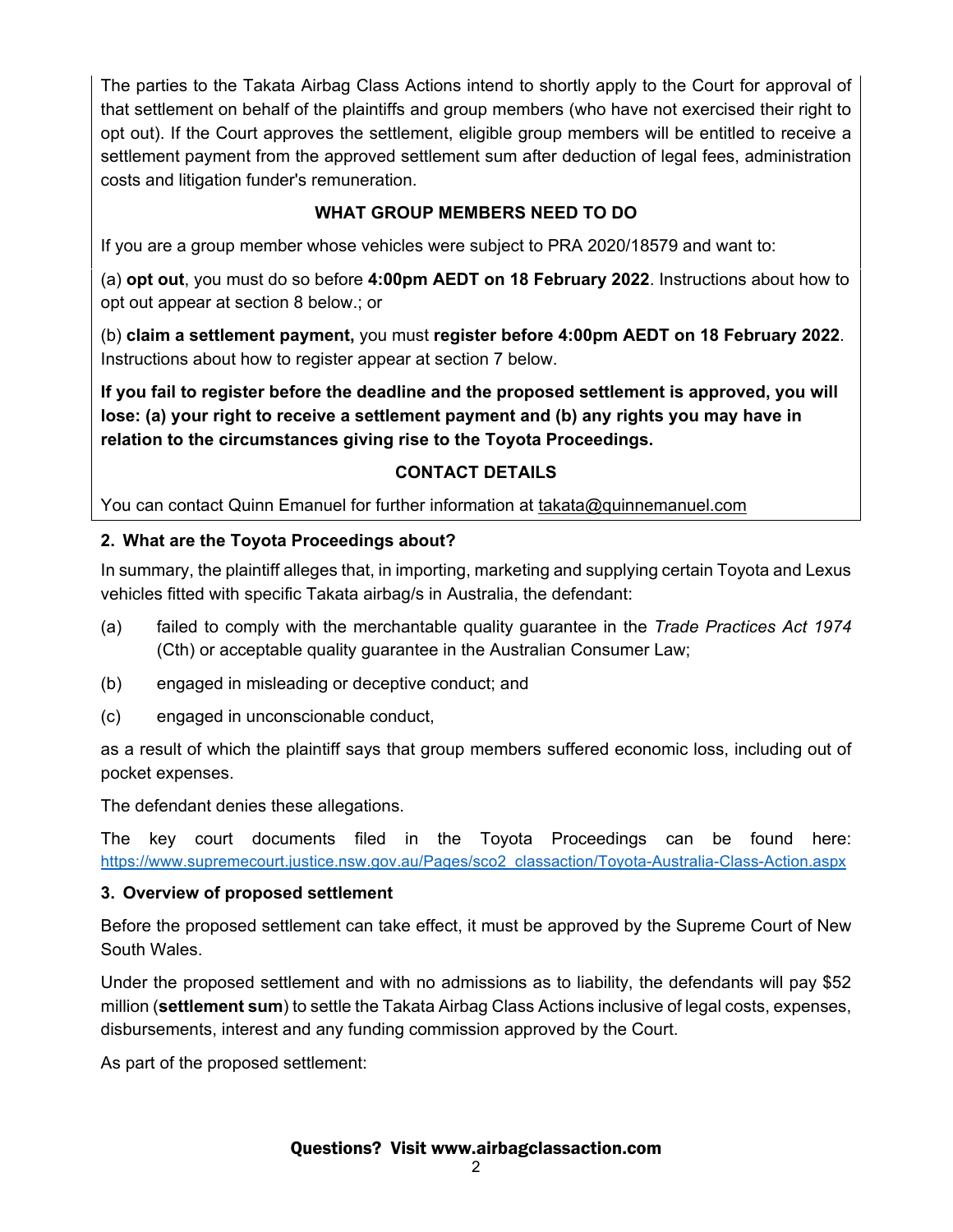- (a) Regency intends to seek orders from the Court that it be paid \$13 million out of the settlement sum for funding the six separate representative proceedings (comprising the Takata Airbag Class Actions), being 25% of the settlement sum (see **section 5**) ;
- (b) the plaintiffs intend to seek an order for reimbursement of the reasonable legal costs incurred in the Takata Airbag Class Actions, estimated at approximately \$15,300,000 (see **section 6**);
- (c) the plaintiffs intend to apply to the Court for an order that the costs of administering the settlement be payable from the settlement sum (see **section 6**); and
- (d) the plaintiffs intend to apply to the Court for an order that they each be paid an amount of \$20,000.00 as reimbursement for the time and expenses incurred in their role as lead representatives in the Takata Airbag Class Actions.

It is proposed that the amounts set out above be deducted from the settlement sum prior to distribution of compensation to eligible group members. The effect of this is that the Court-approved funding commission and legal costs will be shared on a pro-rata basis by all eligible group members.

# **4. What settlement payment will you be entitled to?**

The amount of the settlement payment to be paid to each individual group member cannot be determined at this stage as it will depend on a number of factors, including the amount of legal fees and the funding commission ultimately approved by the Court to be paid from the settlement sum, and how many group members register to take part in the proposed settlement. Group member eligibility will be assessed in accordance with the court-approved scheme for determining group member entitlements (**settlement scheme**). If approved by the Court, the amount paid in respect of each eligible vehicle will be the same for the Takata Airbag Class Actions, regardless of brand or model of vehicle.

## **5. Payment to litigation funder**

The plaintiff in the proceeding is funded by a litigation funder, Regency Funding Pty Ltd (**Regency**). Regency intends to apply to the Court for an order for Regency to be paid \$13 million, being 25% of the settlement sum, or a lesser amount that the Court considers to be just. The purpose of this type of order (known as a 'common fund order') is to compensate Regency for funding the Takata Airbag Class Actions. The Court will decide whether it considers a 'common fund order' to be appropriate and, if so, the amount to be paid to Regency. This amount will be deducted from the settlement sum, prior to settlement payments being distributed to eligible group members.

# **6. Will Group Members be liable for legal costs?**

The plaintiff intends to apply to the Court for an order having the effect that the costs that the plaintiff has incurred (and will incur) in conducting the Takata Airbag Class Actions for the benefit of all group members will be paid out of the overall settlement sum. This will include the costs of administering the settlement scheme (see **section 4**).

The plaintiff estimates that the total costs that will be incurred in conducting the six Takata Airbag Class Actions, from the beginning of each proceeding up to the end of distribution of the settlement sum to all eligible group members, will be approximately **\$15,300,000**. This figure includes costs already incurred and estimated future costs relating to the settlement approval and management of the settlement scheme, and is subject to review by an independent costs expert. The Court will be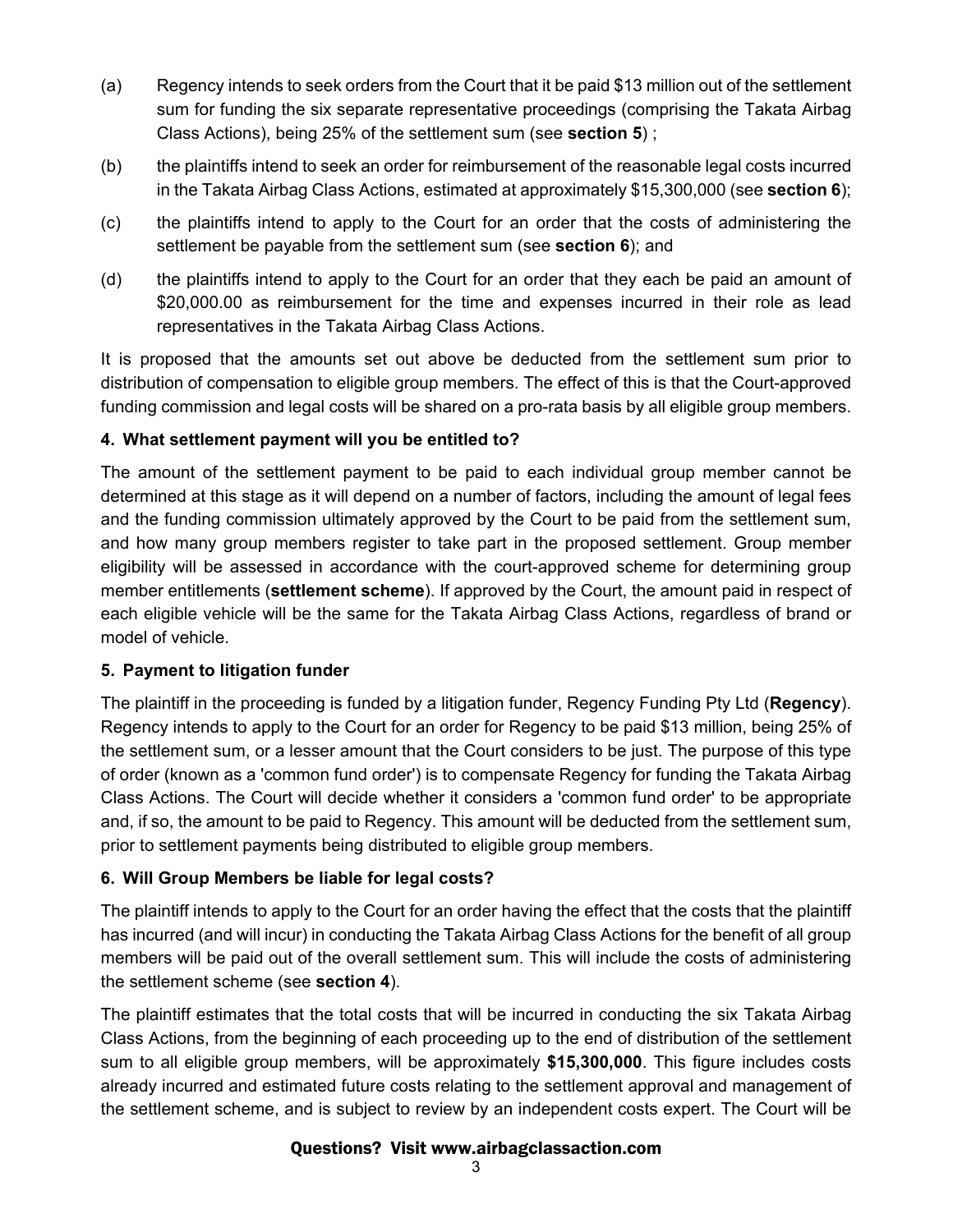asked to approve the payment of legal costs from the overall settlement sum. Group members are not responsible for any out of pocket costs.

Group members do not need to pay any out of pocket costs to register for a settlement payment.

### **7. What Group Members must do**

In a class action, the plaintiff does not need to seek the consent of group members to commence a claim on their behalf. Group members can cease to be a member, however, by opting out of the class action. The deadline to opt out of the Toyota Proceedings is **4:00pm AEDT on 18 February 2022** (the **Opt Out Deadline**). Unless you opt out before this deadline, you will be bound by any outcome reached in the Takata Airbag Class Actions, which includes the Toyota Proceedings.

If you are a group member of the Toyota Proceedings with a vehicle that was subject to PRA 2020/18579, there are four **(4)** options you must consider:

**Option 1:** If you support the proposed settlement and wish to be eligible for a settlement payment you **must** register your interest to participate in the settlement by completing and submitting a registration form online at **www.airbagclassaction.com**,or by requesting a PDF copy by emailing the Settlement Administrator at **info@airbagclassaction.com** and returning a completed form to the Administrator by email. The deadline to register is **4:00pm AEDT on 18 February 2022.** 

## **Registrations received after 4:00pm AEDT on 18 February 2022 will not be accepted.**

**Option 2:** If you oppose **any** of the terms of the proposed settlement and wish to object then you must complete the "**Notice of Objection**" which appears at **Schedule A** to this Notice. The deadline to object to the proposed settlement is **4:00pm AEDT on 18 February 2022.**

> **Please note:** Even if you do object to the settlement, but wish to receive a settlement payment if the settlement is approved, you should still register in accordance with Option 1 in case your objection is overruled and the settlement takes effect.

- *Option 3***:** Do nothing in response to this notice. If you do not register by **4:00pm AEDT on 18 February 2022** and the proposed settlement is approved, you will lose: (a) your right to receive a settlement payment and (b) any rights, including any rights to a settlement payment, you may have in relation to the circumstances giving rise to the Toyota Proceedings.
- **Option 4:** If you do not wish to be part of the Toyota Proceedings, you should submit an "Opt Out Notice" to the Sydney Registry of the Supreme Court of New South Wales. If you are a group member and you do not submit an Opt Out Notice, you will be bound by the proposed settlement.

A copy of the "**Opt Out Notice**" appears at **Schedule B** to this Notice. The Opt Out Notice can also be accessed here:

https://www.supremecourt.justice.nsw.gov.au/Pages/sco2\_classaction/Toyota-Australia-Class-Action.aspx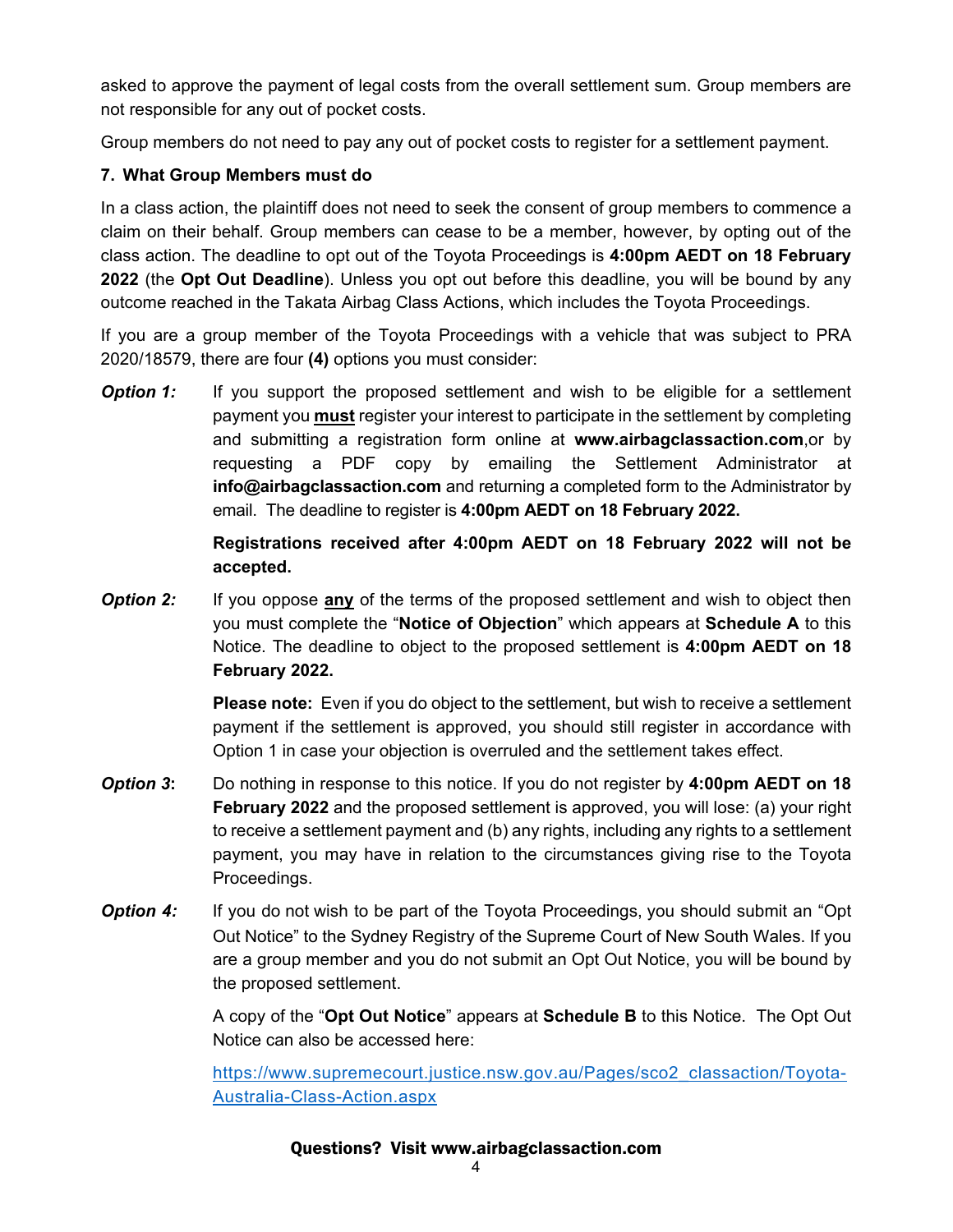## **8. What is an Opt Out?**

As set out in section 7 above, in a class action, the plaintiff does not need to seek the consent of group members to commence a claim on their behalf. Group members can cease to be a member, however, by opting out. An Opt Out process has already been run for the majority of group members to the Takata Airbag Class Actions. However, group members with vehicles that were subject to recall notice PRA 2020/18579 were not previously notified of the right to Opt Out. The Court has therefore ordered that group members whose vehicles were subject to recall notice PRA 2020/18579 are entitled to Opt Out of the Toyota Proceedings by the Opt Out Deadline of **4:00pm AEDT on 18 February 2022**.

Accordingly, if you do not wish to remain as a group member in the Toyota Proceedings (and therefore preserve your right to pursue a separate claim against Toyota), you must opt out of the class action by completing and submitting an "**Opt Out Notice**" (set out at **Schedule B** to this Notice) to the Sydney Registry of the NSW Supreme Court before the Opt Out Deadline.

If you opt out of the Toyota Proceedings:

- (a) you will not be permitted to participate in the distribution of any damages awarded or the proposed settlement in the Takata Airbag Class Actions referred to above; and
- (b) you will be able to commence separate legal proceedings in relation to the matters the subject of the Toyota Proceedings on your own behalf if you so wish.

Opt Out Notices must be submitted directly to the Sydney Registry of the NSW Supreme Court in hard copy (at the address appearing on the Opt Out Notice) before the **Opt Out Deadline.**

Opt Out Notices received after **4:00pm AEDT on 18 February 2022** will not be accepted, and you will remain as a group member in the Toyota Proceedings and be bound by any judgment or settlement entered in relation to the Toyota Proceedings.

#### **9. Court approval hearing**

The Court will hold a public hearing to decide whether the settlement is fair and reasonable and in the interests of group members. The hearing will be held at the **Supreme Court of New South Wales, Law Courts Building, Queen's Square, 184 Phillip Street, Sydney, NSW 2000**. It is not necessary for group members to attend this hearing in order to receive a settlement payment, but group members may attend if they wish and can contact Quinn Emanuel for details of when the hearing will take place.

You have a right to apply to be heard on the question of whether approval of the settlement should be granted. As noted above, if you wish to object you must complete the Notice of Objection appearing at Schedule A to this notice, and send a copy of that form to Quinn Emanuel by **4:00pm AEDT on 18 February 2022**. If you object to the settlement being approved, you or your lawyer may also present your position to the Court at the hearing where the Court will decide whether to approve the settlement.

If the Court approves the settlement, the settlement will be binding on all group members and will extinguish the claims of all group members (including all claims arising from or related to any circumstance or allegation giving rise to or referred to in the Takata Airbag Class Actions).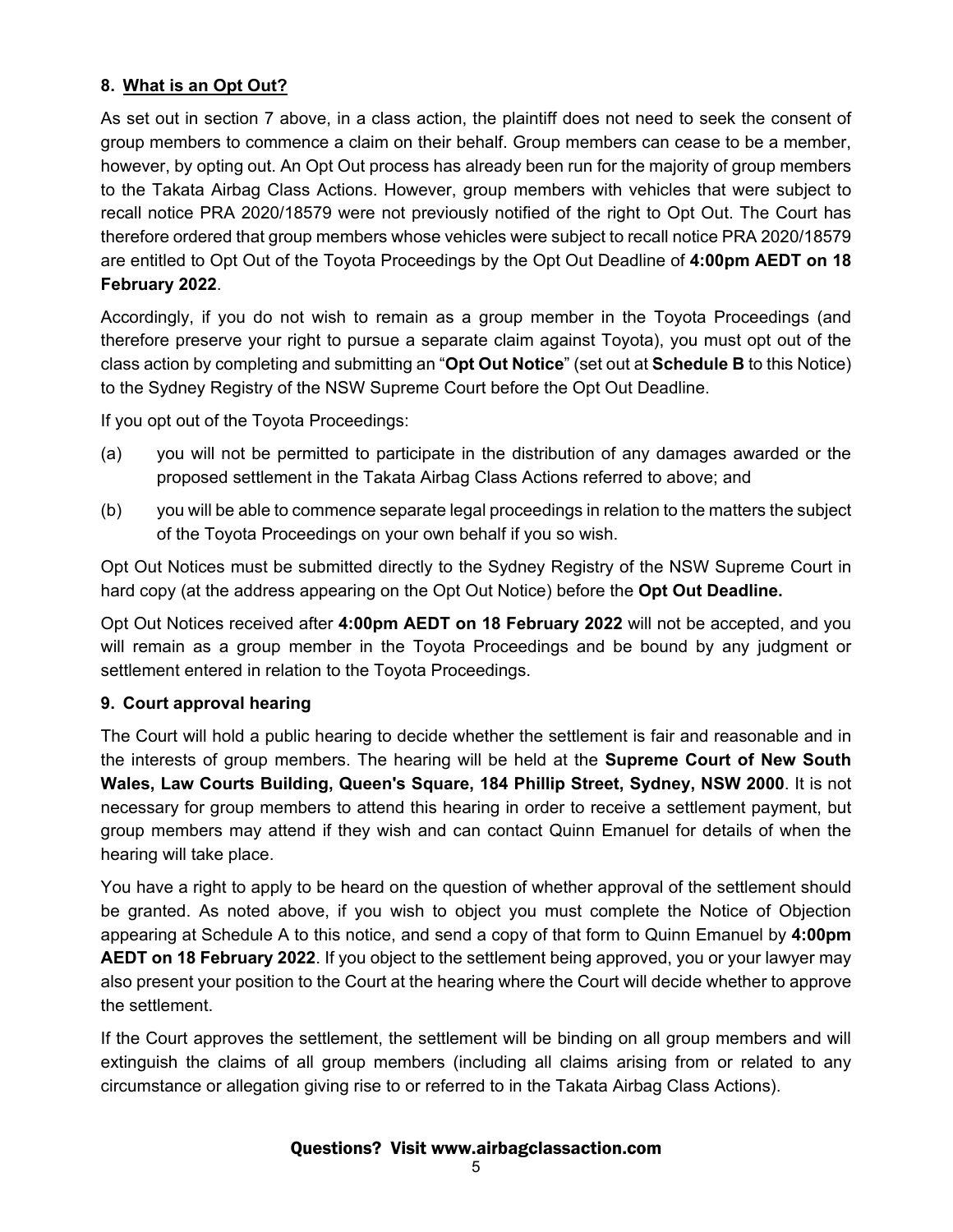## **10. What happens if the settlement is not approved?**

If the proposed settlement is not approved by the Court, the Takata Airbag Class Actions, which includes the Toyota Proceedings will continue and there will be no distribution of monies to group members unless the plaintiff is successful in the proceeding, or a further settlement is reached.

### **11. Affected vehicle models**

The affected vehicle models in the Toyota Proceedings to which this notice applies is set out below:

| <b>Make</b> | <b>Models</b>                                                                             |
|-------------|-------------------------------------------------------------------------------------------|
| Tovota      | Passenger side airbag inflator recalls: ZZE122 (MY2003-2005); ZZE123 (MY2003-<br>$2005$ ; |

# **IMPORTANT REMINDER REGARDING THE TAKATA AIRBAG RECALL**

The Toyota Proceedings are **not** a means for group members to get their recalled Takata airbags replaced. If you have a vehicle that has been recalled because it is fitted with a Takata Airbag(s) and you have not had the airbag(s) replaced, please urgently contact the manufacturer or your closest authorised dealer.

Getting your airbag replaced in accordance with the recall will not affect your ability to participate in the Toyota Proceedings.

If you are unsure whether your vehicle is affected, you can check by entering your Vehicle Identification Number (**VIN**) at:

**Toyota https://www.toyota.com.au/recalls**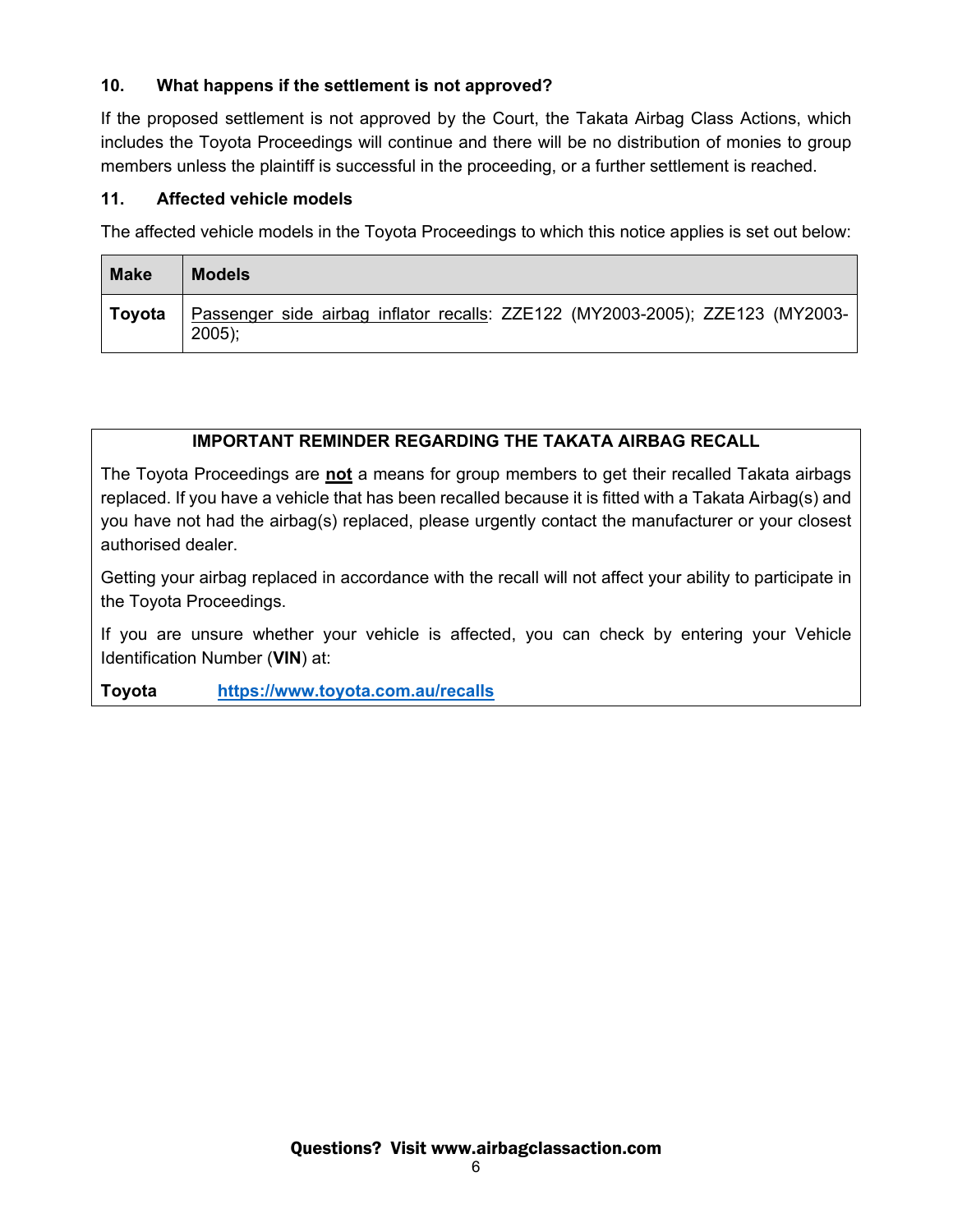#### *Takata Airbag Class Actions*

*2017/00340824 Louise Haselhurst v Toyota Motor Corporation Australia Limited 2017/00353017 Kimley Whisson v Subaru (Aust) Pty Limited 2017/00378526 Akuratiya Kularathne v Honda Australia Pty Limited 2018/00009555 Owen Brewster v BMW Australia Ltd 2018/00009565 Jaydan Bond v Nissan Motor Co (Australia) Pty Limited 2018/00042244 Camilla Coates v Mazda Australia Pty Limited, (together, the Takata Airbag Class Actions).*

#### **NOTICE OF OBJECTION TO PROPOSED SETTLEMENT**

The person identified below:

- 1. is a group member in the Takata Airbag Class Actions; and
- 2. wishes to object to the proposed settlement of the Takata Airbag Class Actions.

#### **A. Details of Objector**

……………………………………………………………………………

| Name:                                                                                    |  |  |  |  |
|------------------------------------------------------------------------------------------|--|--|--|--|
|                                                                                          |  |  |  |  |
| Postal address:                                                                          |  |  |  |  |
| Email address:                                                                           |  |  |  |  |
| VIN:                                                                                     |  |  |  |  |
|                                                                                          |  |  |  |  |
| Do you still own your vehicle (yes/no)                                                   |  |  |  |  |
| If you no longer own your vehicle, date vehicle was disposed of:                         |  |  |  |  |
| Signed:                                                                                  |  |  |  |  |
| Date:                                                                                    |  |  |  |  |
| (If not the named group member, please state the relationship to the named group member: |  |  |  |  |
|                                                                                          |  |  |  |  |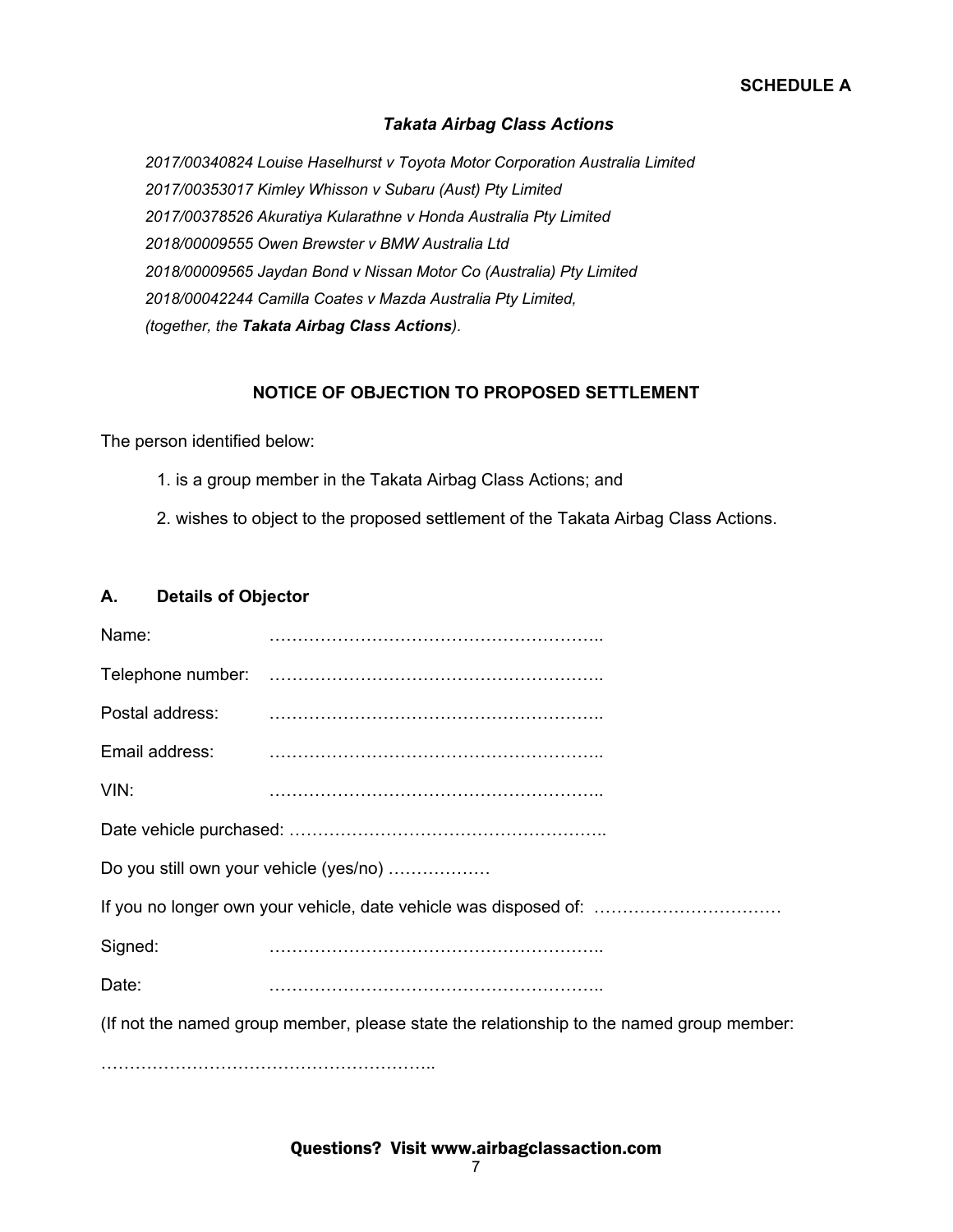# **B. Grounds of objection**

My objection to the proposed settlement is for the following reasons *[set out in the space below any submissions you wish to make, attach additional pages if necessary]*:

# **C. Evidence and submissions**

Any group member who has provided written notice of an objection to the proposed settlement and/or any aspect of the proposed distribution of the settlement sum, including the proposed costs sharing order, and who wishes to rely on:

- (a) any evidence in support of their objection; and/or;
- (b) any written submissions in support of their objection (in addition to those submissions referred to at paragraph B above),

must serve on Quinn Emanuel that evidence and/or submissions (together with this completed form) by no later than **4:00pm AEDT on 18 February 2022**.

## **D. Attendance at settlement approval hearing**

 $\Box$  I intend to appear before the Court at the hearing.

*[If you intend to appear, please complete the following]:* 

 $\Box$  I will appear on my own behalf

 $\Box$  I will be represented by a lawyer: Name and contact email of lawyer:

……………………………………………………………………………………………………...

 $\square$  I do not intend to appear, but wish for my submissions to be considered in my absence

The group member has also registered as a group member: Yes / No (circle one)

The group member has read the "Notes for Objectors" below: Yes / No (circle one)

**Notes for Objectors**: By the Court's orders made on 13 September 2021, Objectors are required to deliver to Quinn Emanuel a completed copy of this form together with any written submissions and any affidavit evidence the Objector wishes to rely on in support of their objection to the proposed settlement by **4:00pm AEDT on 18 February 2022.**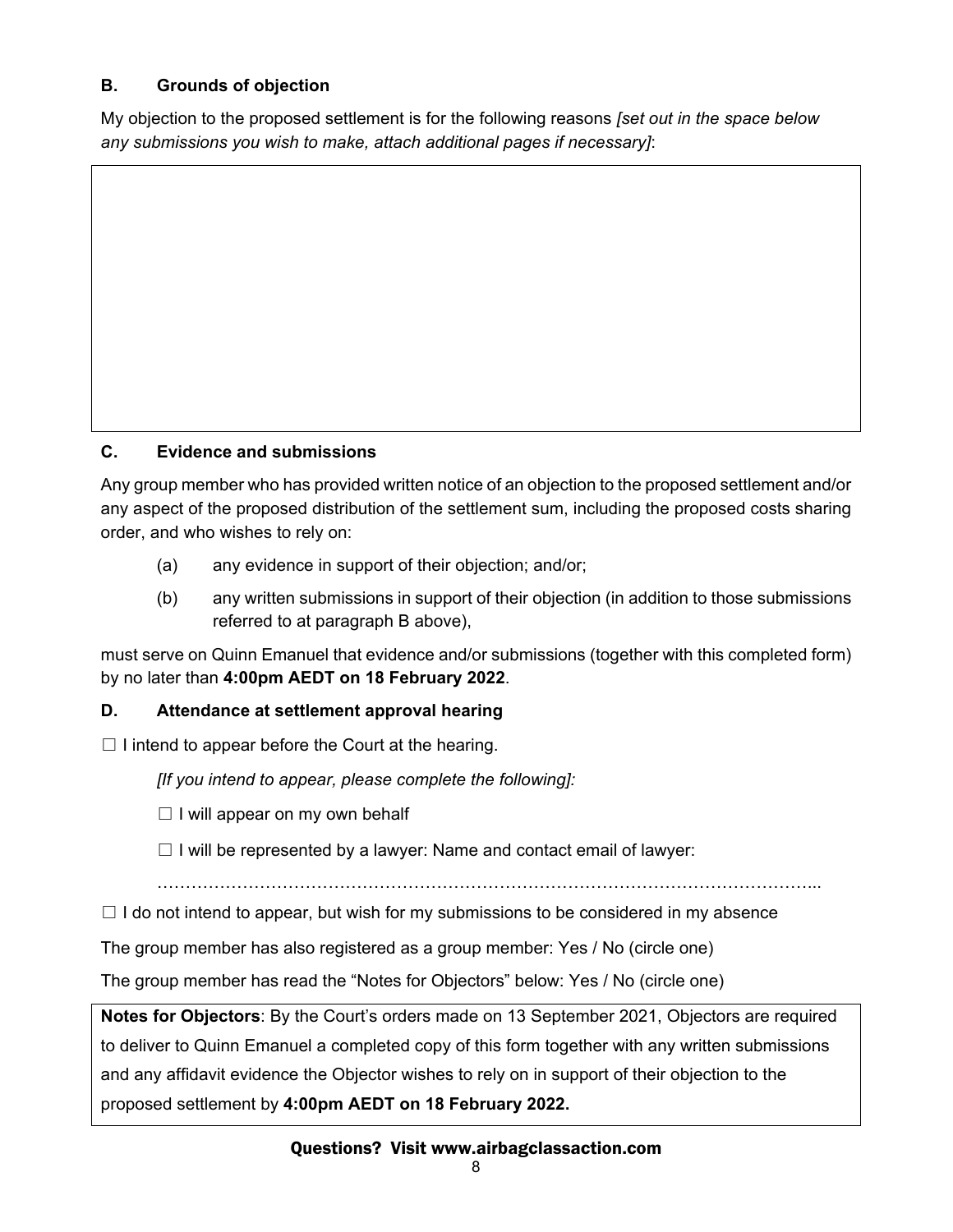Form 115 (version 2) UCPR 58.2

### **OPT OUT NOTICE**

| <b>COURT DETAILS</b>           |                                                         |  |  |  |
|--------------------------------|---------------------------------------------------------|--|--|--|
| Court                          | <b>Supreme Court of New South Wales</b>                 |  |  |  |
| <b>Division</b>                | Equity                                                  |  |  |  |
| List                           | General (Class Action)                                  |  |  |  |
| Registry                       | <b>Sydney Registry</b>                                  |  |  |  |
| Case number                    | 2017/00340824                                           |  |  |  |
| <b>TITLE OF PROCEEDINGS</b>    |                                                         |  |  |  |
| <b>Plaintiff</b>               | <b>Louise Haselhurst</b>                                |  |  |  |
| Defendant                      | <b>Toyota Motor Corporation Australia Limited</b>       |  |  |  |
| <b>FILING DETAILS</b>          |                                                         |  |  |  |
| Filed for                      | [name], person opting out of representative proceedings |  |  |  |
| Legal representative           | [solicitor] [firm]                                      |  |  |  |
| Legal representative reference | [reference number]                                      |  |  |  |
| Contact name and telephone     | [name] [telephone]                                      |  |  |  |
| Contact email                  | [email address]                                         |  |  |  |
|                                |                                                         |  |  |  |

#### **OPT OUT NOTICE**

Name of person opting out

Address of person opting out

I, a group member in these representative proceedings, opt out of the proceedings.

I understand that in opting out:

- 1 I forego the right to share in any relief obtained by the representative party in the representative proceedings;
- 2 I am not entitled to receive any further notification about the conduct or disposition of the proceedings; and
- 3 To the extent that I have a claim against the defendant(s), any limitation period suspended by the commencement of the representative proceedings has recommenced to run.